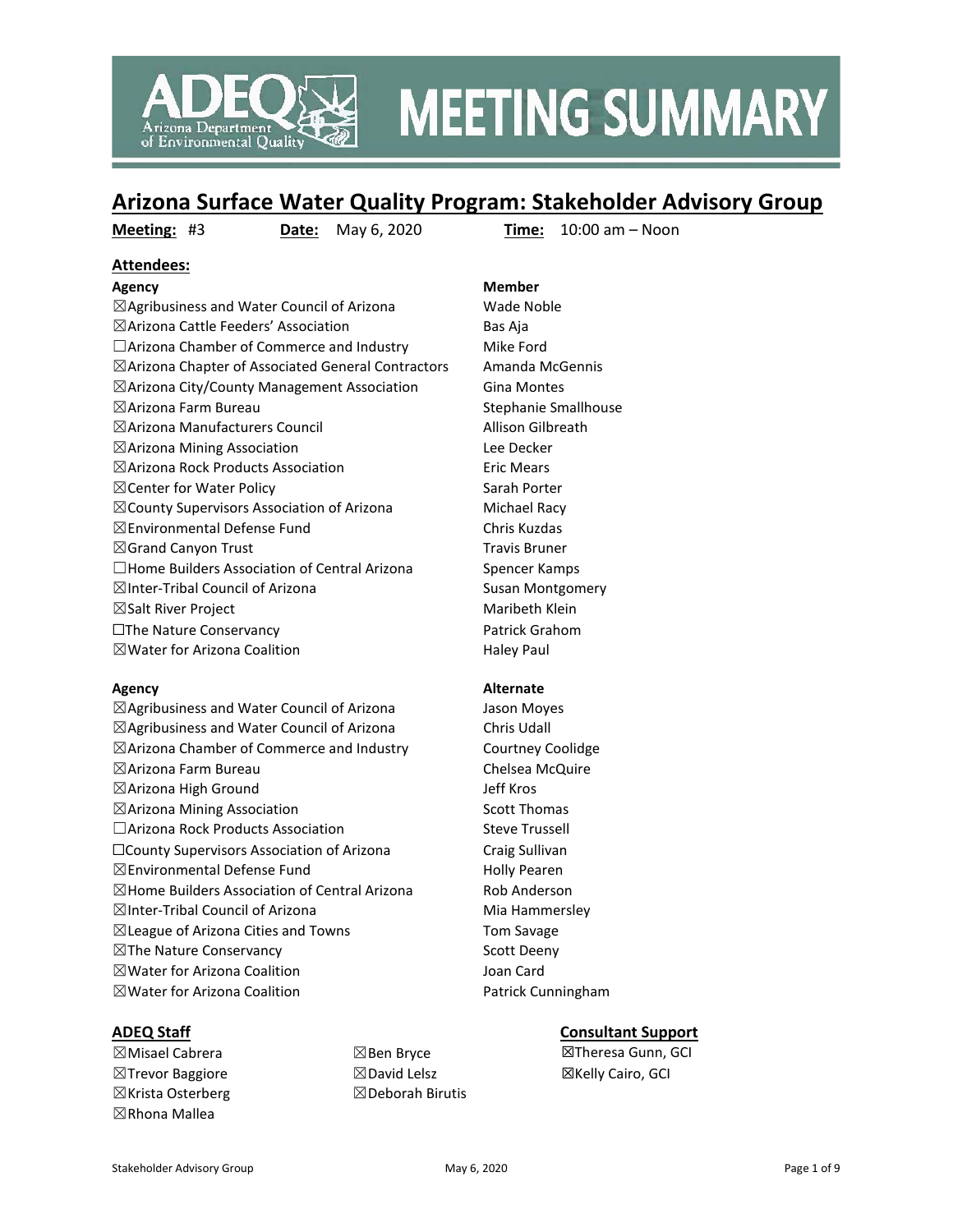

# **MEETING SUMMARY**

#### **Online Instructions**

Theresa Gunn, facilitator, reviewed the webinar tools and encouraged participation.

#### **Introductions**

Trevor Baggiore, Director ADEQ Water Quality Division, welcomed attendees. He asked members to introduce themselves and cite a favorite water-related activity in Arizona.

#### **Review Agenda**

Trevor reviewed the agenda. Highlights are listed below.

- Ben Bryce reported that there are five lawsuits regarding the new rule including cattle growers, environmental NGOs, 17 states and two cities
- Draft notes were emailed last week; requested any changes to Rhona Mallea
- Outstanding Action items
	- o Send ADEQ and USACE permit timelines to members, due 5/8/2020
- Standards Kaizen
	- $\circ$  ADEQ is planning a multi-day Kaizen (process planning event) to think through the methodology for setting state standards
	- o Would like to include stakeholders who are knowledge about setting standards and would be willing to participate
	- o Likely a two to three full-day event to occur in the next few weeks and be conducted remotely
	- $\circ$  Requested names of people who you think would be helpful to this process and why (their experience) by May 11 to Trevor, Rhona or Krista Osterberg
	- $\circ$  Intent is to discuss the process of setting standards and will report out a recommended process for input from the SAG
- Trevor reminded the group that they are not speaking on behalf of their organizations

Member Questions/Discussion:

- I'd like only the presentations to be recorded
	- $\circ$  Misael Cabrera explained that he would like to look at another way fulfill that need with a stakeholder group
	- $\circ$  Action item: Krista to either record presentations or provide additional speaker notes independent of these meetings and make them available
- Is there legislation to authorize the development of a state program?
	- $\circ$  No, legislation is not required, since these are exploratory conversations to develop a program which may require additional authorities.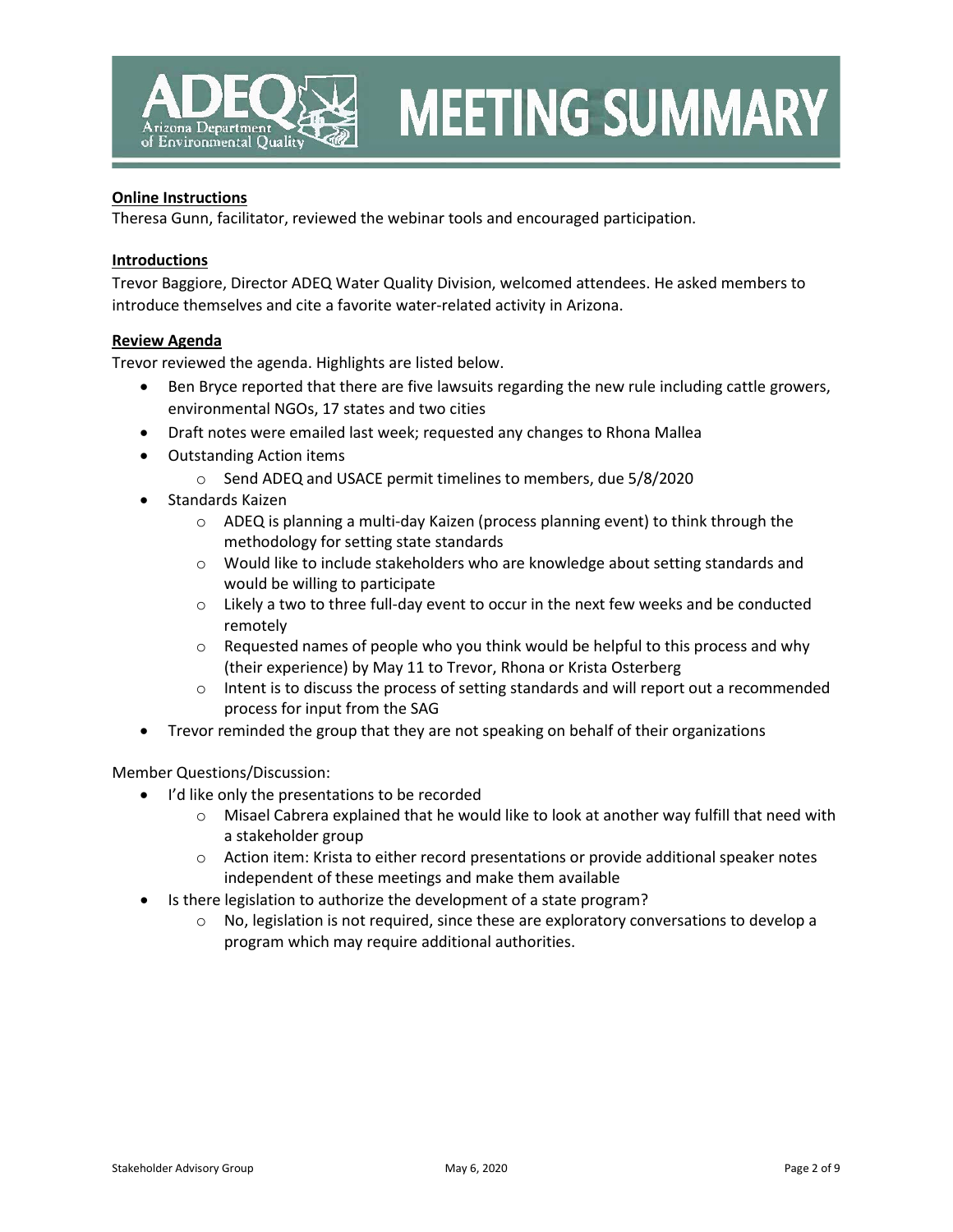## **Flow Regime Definitions**

Krista Osterberg, Surface Water Quality Value Stream Manager, presented Flow Regime Definitions. Highlights are listed below.

- Definitions on perennial, ephemeral, and intermittent waters, are defined in A.A.C. R18-11-101
- A list of definitions was emailed prior to the meeting
- Ephemeral waters flow only in response to rain or snow
- Intermittent waters flow in response to snow melt, groundwater upwelling. A regular dam release could trigger a stream to become intermittent
- It can be difficult to determine whether a water is ephemeral or intermittent
- Arizona has waters that change over time

Member Questions/Discussion:

- How extensive was the study on intermittent waters?
	- $\circ$  38 waters were studied to make statistical assumptions about intermittent waters in Arizona; conducted 2014-2018
	- o Action item: ADEQ to share report
- Is ADEQ developing a list of Waters of the U.S. (WOTUS)?
	- $\circ$  ADEQ is working with others to gather flow regime data and update GIS layers. However, it will not be used to develop a comprehensive list of waters that will or will not require an AZPDES permit.
- Could argue a dam release is in response to storm event (re: regular dam releases potentially classifying a water as intermittent versus ephemeral)
- How will ADEQ handle the evolving state of a waterway and what is ephemeral or intermittent? o Will be an important piece to consider as the program is developed
- As quantities change from intermittent to ephemeral, jurisdictional concerns could also change o Regulating water quantity may cause issues in this area

### **What We Have Heard from You**

Trevor presented information. Highlights are noted below.

#### Goals

- 10 SAG members participated in this survey
- Member Questions/Discussion:
	- $\circ$  Getting questions from members about why jumping in when TNW is not yet resolved
	- $\circ$  In the past, water programs have moved toward a land use regulatory program and are concerned about similar scope creep. Prefer an approach that is directly related to activity at the water impact location. Believe "program regulates activities and pollutants when they would harm water use," is broad, as is "harm"
	- $\circ$  Surprised only half of the SAG members responded. Should we offer another opportunity?
- Action item: Rhona to resend link and request responses by May 8

#### Guiding principles

- 10 SAG members participated in this survey
- Department will consolidate these items after additional results are received and report back to this advisory group.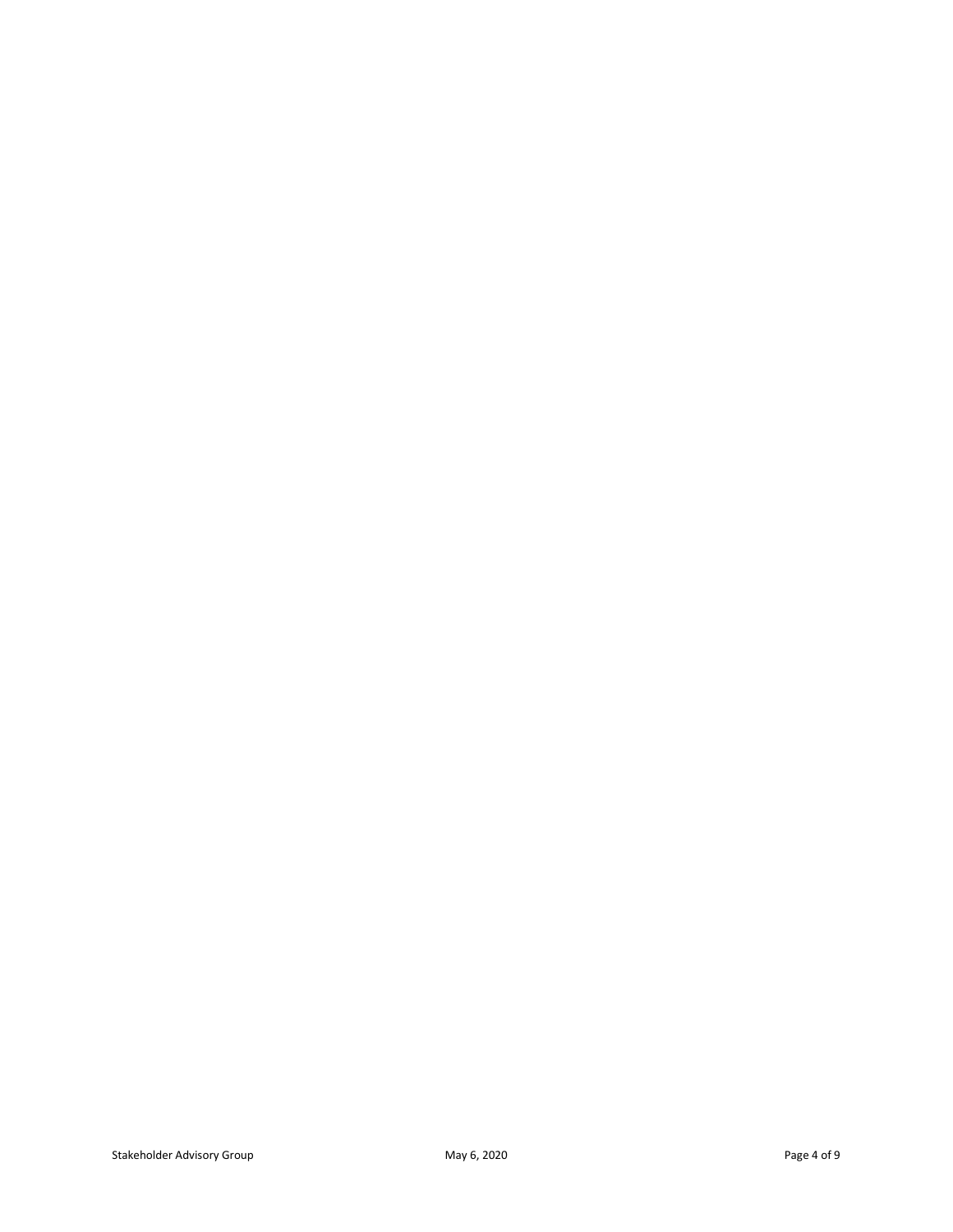Program name

• Also available for input until May 8

### **Discussion of Homework Questions**

Trevor asked the group to shift the thinking from the "what" of the program to the "how." He reviewed the list of discharges regulated under other programs. Highlights are noted below.

#### Regulated activities

*Should the discharge be regulated and what concerns do members have?*

Member Questions/Discussion:

- Would like to see regulation at a higher level in some places rather than others. Some room for protection from construction activities where there are flowing rivers without overreach
- Difficult to discuss types of activities without understanding the "where"
- Agree with the concerns about mission creep and concerns about where the water is located. Want to avoid turning this process into a land use regulation. Would not support a dredge and fill program that covers ephemerals
- The "how" questions in the homework are important; however, agree that a protection program will be easier to design after we know which waters are being protected. So much depends on location. May need to explore the "what" more before we discuss the "how"
- Don't want a regulatory process dependent upon land use
- Can see in homework what many of the exemptions are. Are there specific instances with problems that not being addressed? Is there data that shows these land use issues are causing a water quality issue and causing these questions to come up?
	- $\circ$  This was included in homework so that we can consider opportunities for improvement in designing a program
- Are the current exemptions causing problems, or are we looking to broaden regulatory reach?
	- $\circ$  The purpose of question is to determine whether the exemptions are causing water quality concerns
- Ephemerals should be extremely limited; intermittent a notch above that; and perennial, a notch above intermittent. Should not be a one-size-fits-all approach
	- $\circ$  ADEQ is interested in a de minimis impact approach, regardless of the waterbody
	- $\circ$  Approach is not totally in line with this suggestion. A threat to an ephemeral would differ from a threat to a perennial. Don't believe the state should treat the threat to all waters the same
		- **Ephemeral and perennial waters have different uses, and this may help clarify** the conversation moving forward
- If we know that certain uses are not impacting a water, seems this would be the basis for an exemption. Support the exemptions in place right now, at a minimum
- Important that one of the principles noted was the importance of science. On a scientific basis, we know that what is put into ephemeral systems will indeed impact intermittent and perennial streams
	- $\circ$  There was disagreement on whether impacts to ephemeral also impact intermittent waters
- Appreciate current exemptions provided in a list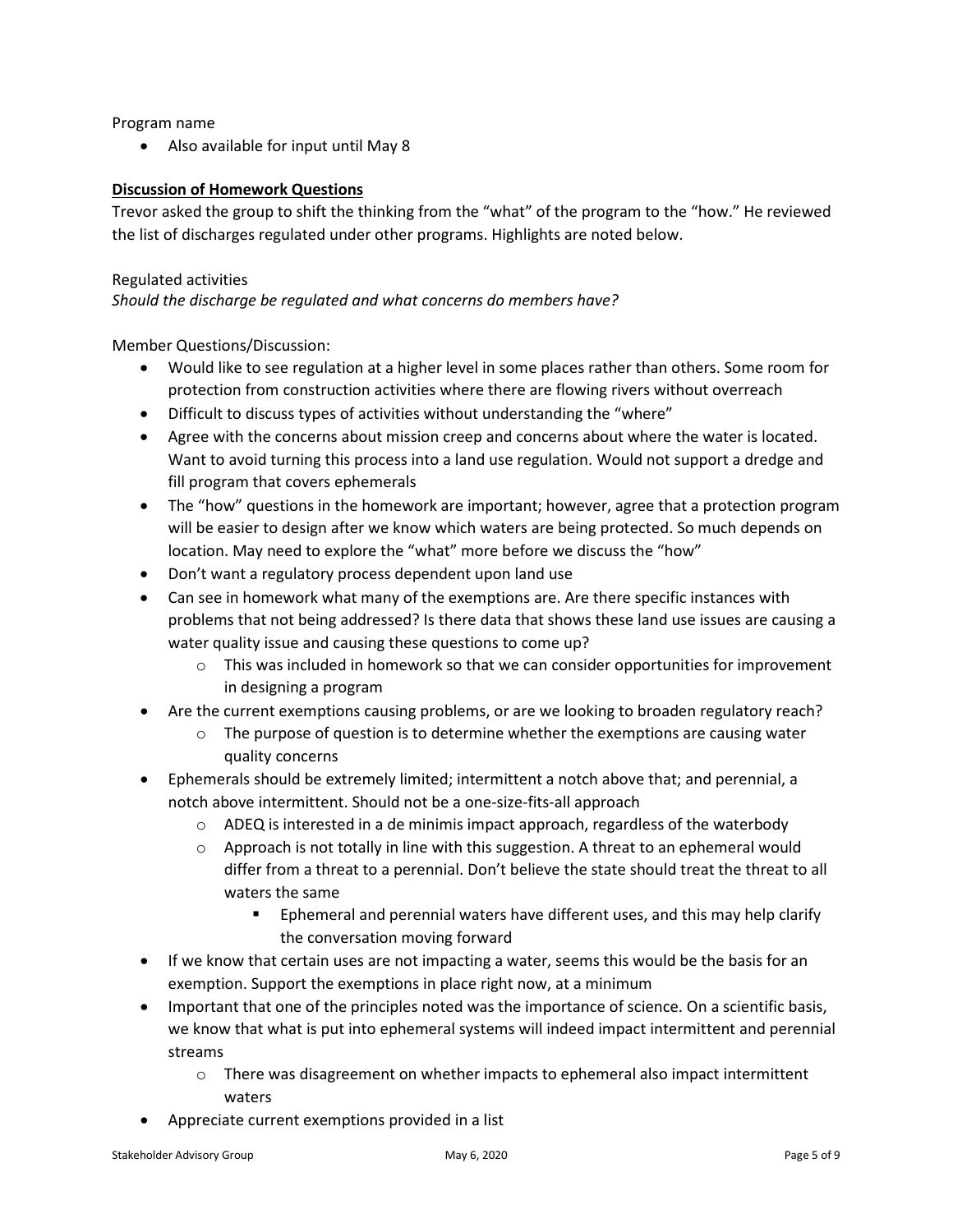#### Special Water Quality Considerations

*Should a program give special consideration to:*

- *High quality waters*
- *Naturally low-quality waters*
- *Historically impacted waters*
- *Good Samaritan remediation efforts?*

Krista noted that special consideration does not necessarily mean additional protections.

Member Questions/Discussion:

- Protecting a high-quality water seems like it should continue
- Consider degree of degradation to be allowed to a pristine stream, vs. a low-quality water
- Shouldn't we determine the status of the waters?
- Is there a list of Outstanding Arizona waters?
- If WOTUS changes, how will outstanding Arizona waters be affected?
	- o A water has to be a WOTUS to be part of the state OAW program

#### **What We Have Heard from You**

Trevor discussed the baseline program and water uses to be protected. Highlights are noted below.

- At the last meeting, we heard that there was support developing a baseline program that would expand and contract as the federal rule changes
- The SAG provided initial input on the water uses which need to be protected at the last meeting
- Would like to form a SAG subgroup interested in talking this through in greater detail and meet the week of May 11 to discuss
- Sub-Group Charge:
	- o Review list of uses
	- $\circ$  Recommend a final list of which uses should be protected; identify uses which the group could not agree upon and why
	- $\circ$  Discuss: How do we decide whether a use is applied to a waterbody? Process for ADEQ to determine what water use is applied to each waterbody
	- $\circ$  Volunteers should contact Rhona by the end of the day; may include alternates
		- Volunteers identified during the meeting included Haley Paul, Maribeth Klein, Stephanie Smallhouse
	- o ADEQ will provide assistance in setting up the meeting and taking notes
- Subgroup is asked to look at water uses, what should be protected, and how to determine which water use is applied to each waterbody
- After the sub-group recommendation on protected uses, we will then discuss at the SAG meeting which water bodies should be protected

#### **Discussion of Homework Questions**

Ben reviewed the use of environmentally relevant activities and operational thresholds used by Australia. The country regulates air, water and soil as one, and considers environmentally relevant activities (ERAs) as a whole. The level of regulation is dependent on the level of risk of the ERA. ADEQ is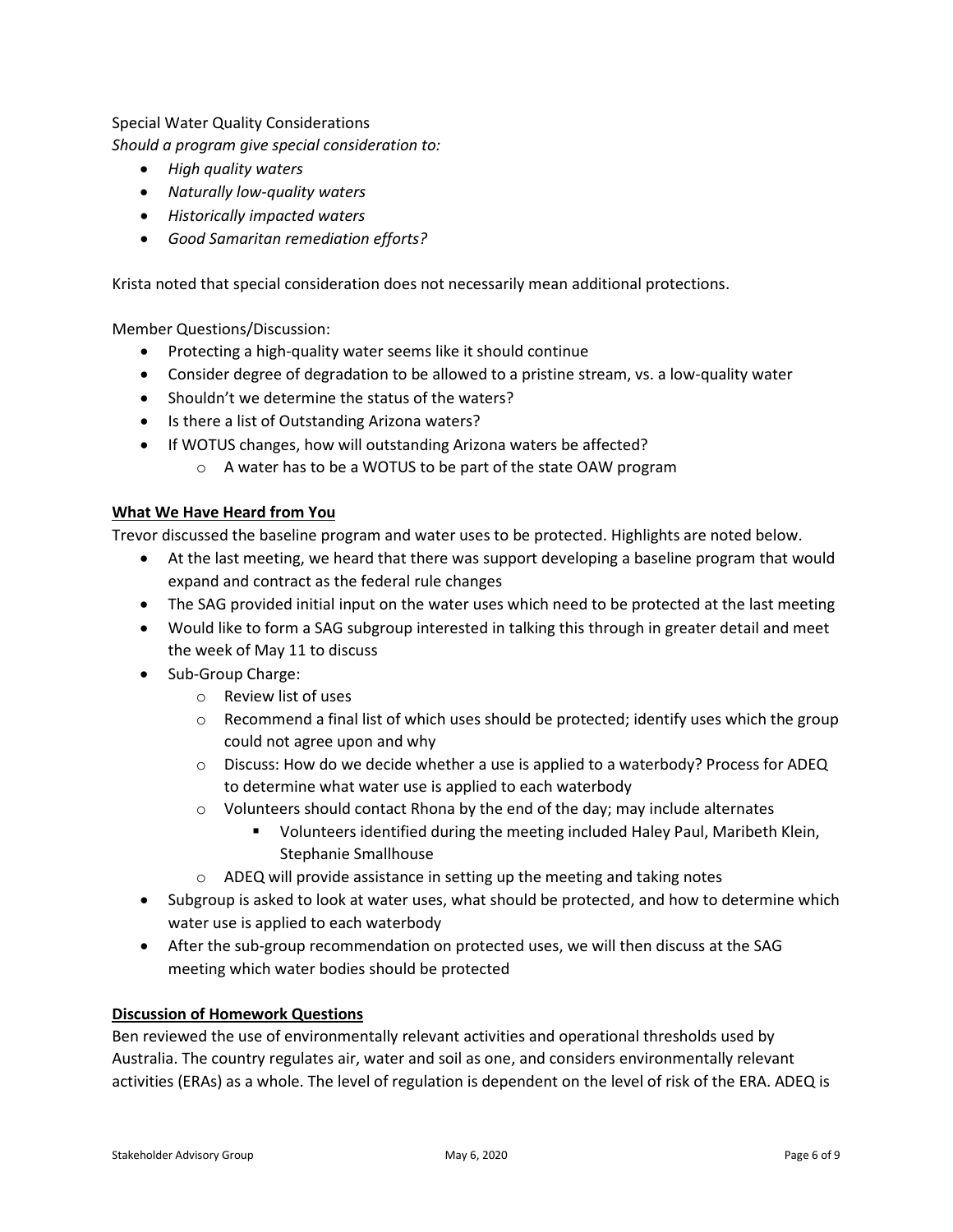not advocating an Australia-based system but provides the approach as an example of environmentally relevant activities.

Regulatory Thresholds and Industry-Specific Considerations *How can Arizona determine environmentally relevant activities? How should Arizona set operational thresholds?*

Member Questions/Discussion:

- We work in Australia. Projects move forward faster. Benefit is regulatory certainty. Like this approach
- Should we look at what is/isn't working well in AZPDES?
	- $\circ$  Trevor said that the Clean Air Act is an impact-based approach that offers clarity
- If ADEQ has a shell of a program in mind, would like to react to this. How will we get to the point of creating program?
	- $\circ$  Trevor said that the goal was to provide the SAG with context and options, and the opportunity to get perspectives on other ways to establish an impact-based program
	- o An impact-based approach considers impacts to the environment. ADEQ does not yet have a fully developed plan to unveil
- Recognize that it's complex to dive into the Australia example. Current AZDPES system has areas to consider and learn from
- Focus should be to establish credible scientific-based approach to waters no longer covered by CWA. Also, if an activity will affect surface water quality standards, this should be a starting place

### **Topics for Next Meeting**

- The next SAG meeting will include a review of ADEQ's initial thoughts, and the SAG will be asked for input on the shell of what an impact-based program might look like
- Report out on uses from sub-group
- Covered waters
- Impact-based thresholds; input and feedback
- Remediation and restoration

#### Other:

• Received a request to change meeting time to 10 a.m. - 12 p.m. Members will receive a poll for input

### **Adjourn**

Next steps:

- Subgroup need to identify volunteers by COB May 7
- Standards kaizen consider/suggest who should participate and why they would be a good fit
- Homework with discussion questions to consider in advance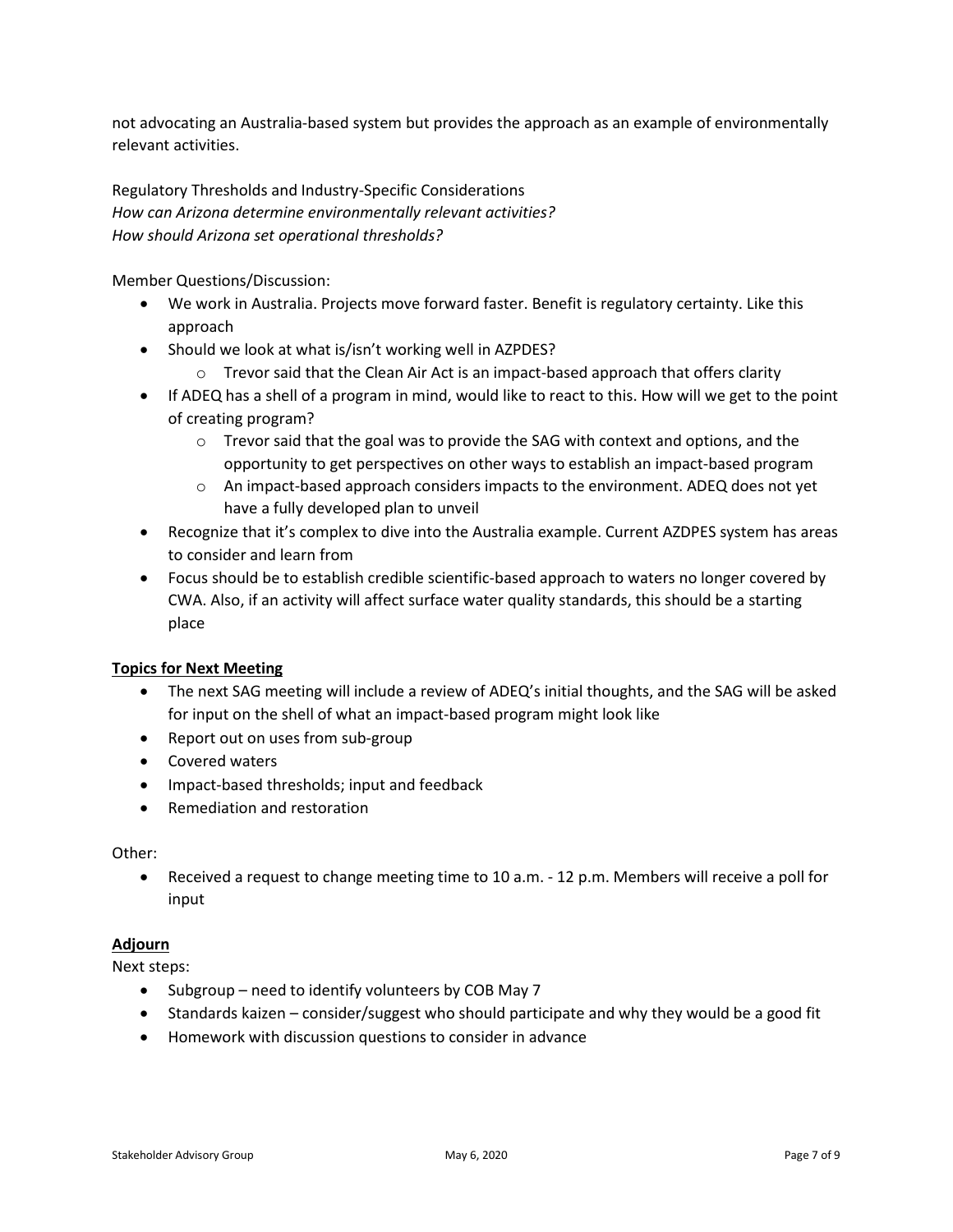Reminders:

- Encourage your members to subscribe to ADEQ's WOAZ stakeholder list at <https://public.govdelivery.com/accounts/AZDEQ/subscriber/new>
- If desired, request ADEQ presentation to your organization/association. Contact Rhona Mallea, ADEQ Project Manager, 602-771-4492, mallea.rhona@azdeq.gov
- Meeting evaluation

Trevor expressed his appreciation for attendees' time, involvement and engagement during the meeting.

#### **ACTION ITEMS**

| What                                                                                        | Who    | By When |
|---------------------------------------------------------------------------------------------|--------|---------|
| Provide presentation to SAG one day prior to meeting                                        | ADEQ   | Ongoing |
| Resend link re: goals/principles; responses due May 8                                       | Rhona  | May 6   |
| Send ADEQ and USACE permit timelines to members                                             | ADEQ   | May 8   |
| Volunteers for sub-group                                                                    | SAG    | May 8   |
| Poll members regarding meeting time                                                         | ADEQ   | May 11  |
| Record presentations or provide additional speaker notes<br>independent of meetings for SAG | Krista |         |
| Share report on intermittent waters                                                         | ADEQ   |         |

#### **Meeting Evaluation**

One member completed the online evaluation of the meeting.